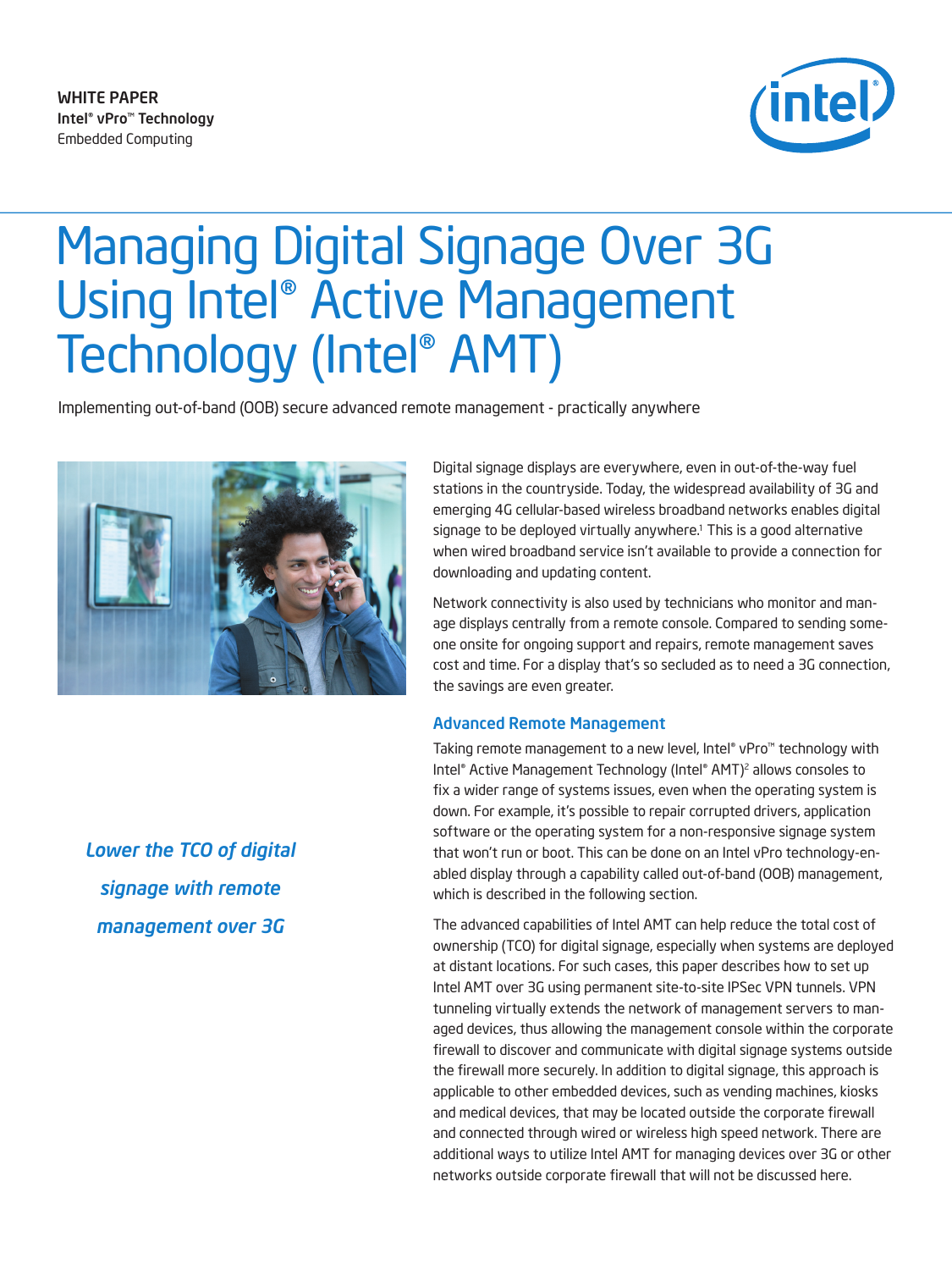### Table of Contents



Figure 1. Key Intel® vPro™ Technology Components

#### What Makes Intel® Active Management Technology Different?

Intel vPro technology with Intel AMT is built into select Intel® processors and chipsets. Intel AMT employs a silicon-resident management mechanism for remote discovery, healing and protection of computing systems. This circuitry establishes a new communications channel, using an "out-of-band" link that operates independently of the "in-band" channel of the computing system and provides persistent connectivity.

This out-of-band link employs a dedicated manageability engine (ME), shown in Figure 1, which enables control over non-functioning systems. Other Intel vPro technology elements include a small amount of memory residing in the FLASH device and a firewall with filters supported in the Intel® Ethernet Controller and the Intel® chipset. When the system is functioning properly, the Intel processor runs local manageability service (LMS) software that is used to interface with the ME over its local interface. ME executable code and data are stored in the FLASH, and the ME runs from internal memory in the chipset or from host memory, using a dedicated region that is not visible to host.

In contrast, traditional remote management consoles communicate with devices using their standard networking capability, called an in-band link, which utilizes the device's operating system, CPU and network drivers. When equipment fails, the in-band approach has the drawback of relying on the continued operation of many equipment components, significantly limiting the types of problems or failures that can be fixed remotely.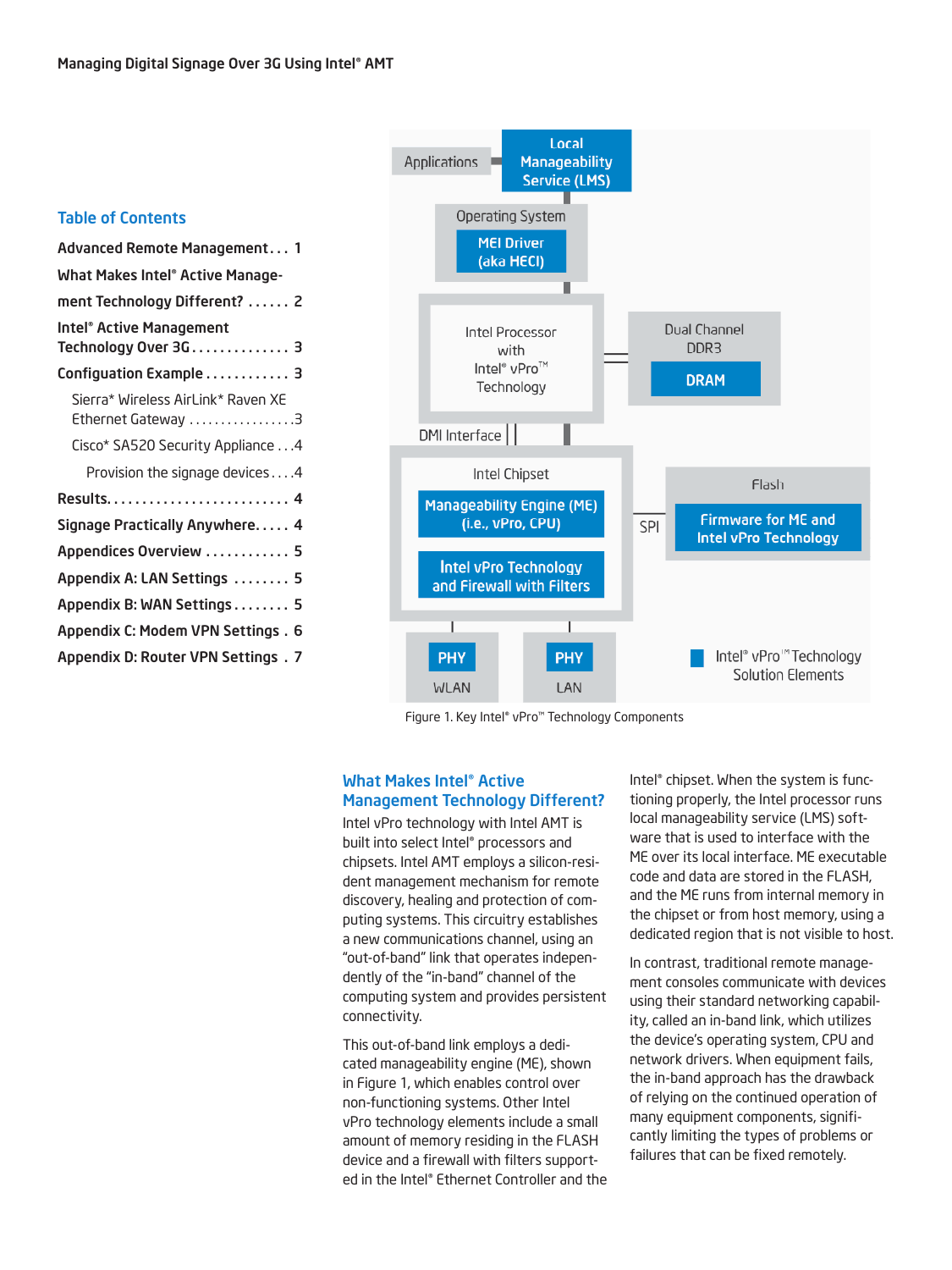Intel AMT includes a feature called KVM redirection over Internet Protocol (IP), permitting the keyboard-video-mouse (KVM) for an IT console to control and display the graphical user interface (GUI) of signage systems in the field. No additional hardware is required. Intel AMT 6.0 KVM support requires a 2010 Intel vPro technology-enabled platform with Intel® integrated graphics.

Intel AMT KVM also enables proof-of-play, the ability to confirm an ad actually played on a digital signage display. The feature captures screen shots and time stamps at regular intervals, thereby providing evidence of what the system played throughout the day. Before proof-of-play, it was difficult for advertisers to verify the ads they paid for actually ran. Besides the expensive option of sending auditors to physically check displays, advertisers had to rely on receiving playlists, which could not prove the signage system was functioning or what was actually displayed.

# Intel® Active Management Technology Over 3G

This paper furthers the discussion about Intel AMT by providing a configuration example for a management console within a corporate firewall communicating securely via site-to-site VPN tunnels over 3G Network with systems outside the firewall. Any VPN technology capable of establishing a site-to-site VPN, such as SSL VPN, PPTP and L2TP, can be considered in this application. VPNs are mature technologies and can be based on IPsec, MPLS, ATM, Carrier Ethernet or other networking technologies. Regardless of which of those network technologies is used to carry IP traffic, the key is to achieve direct, IP-level network visibility between the Intel AMT-enabled console and Intel vPro technology-enabled signage device so that all signage devices are "visible" from the console. In fact, by using VPN, a remote LAN supporting digital signage systems becomes virtually an extension of the corporate network; thus, digital signage devices on one side of the tunnel can be made visible to and discovered by the management console on the other side. The reason for using permanent site-to-site VPN instead of client VPN is to keep the tunnel alive even when the device is turned off or not functioning; this is needed to take advantage of the OOB manageability features provided by Intel AMT.

In the simplest form, the key components of the implementation are a VPN-capable router or appliance connected to a management console and a VPN-capable 3G modem/gateway connected to one or more Intel vPro technology-enabled digital signage systems, as depicted in Figure 2. In a real world implementation, there

could be additional IT infrastructure, like DNS, DHCP, CA, AD and more routers and switches, depending on the security and IT policies, and the number of devices and VPN connections required. The selection of devices for this proof of concept does not imply an Intel endorsement or guarantee for these devices and their associated manufacturers. Digital signage vendors should select devices that satisfy their security and usability requirements.

# Configuration Example: Intel® Active Technology Management Over 3G

Intel constructed the network shown in Figure 2 and demonstrated Intel AMT over 3G using a Sprint\* wireless network. This section and Appendices A-D describe the configuration details for the router and the 3G model/gateway, and although specific network elements are discussed, the information is applicable to other networks and network devices as well.

## Sierra\* Wireless AirLink\* Raven XE Ethernet Gateway

The Raven XE can operate as a 3G modem/gateway device with DHCP and VPN tunneling capability. Compared to a simple 3G modem, this device offers a simpler, lower cost solution by avoiding the need to add a router with VPN capability between the modem and the digital signage devices. The Raven XE supports two



Figure 2. Network Diagram for the Configuration Example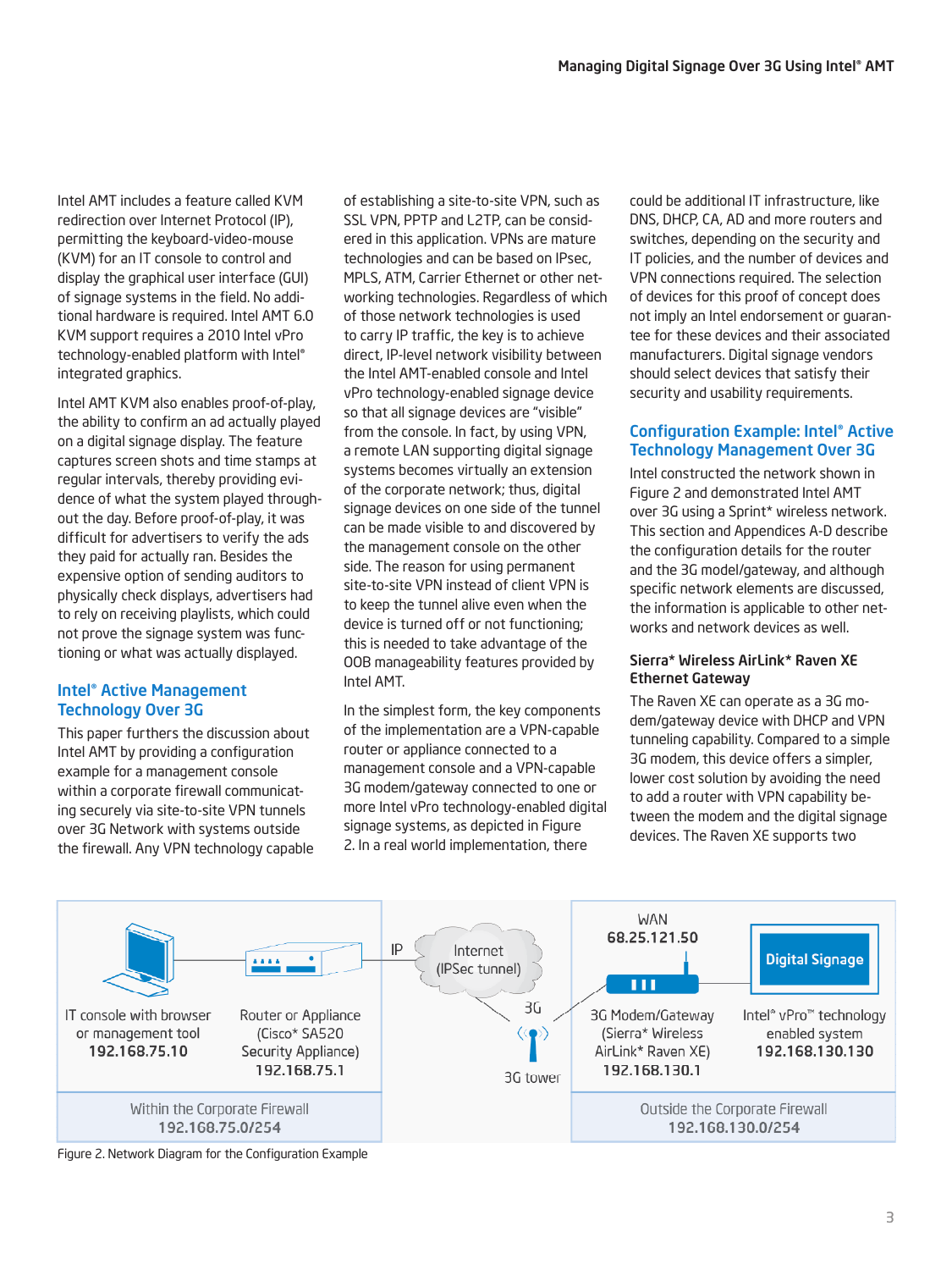modes of operation: modem and gateway. In modem mode, a system plugged into the Raven XE's Ethernet port will have the same IP address as the 3G WAN interface. In gateway mode, there is the option to set local static IP addresses for signage devices or enable its DHCP to assign dynamic IP addresses to one or more devices connected directly, or through a switch, to Raven XE. Consequently, gateway mode with DHCP enabled provides each digital signage system a dynamic IP address on the LAN behind the gateway, eliminating the need to add a router in order to create private LAN behind the Raven XE.

The configuration example uses gateway mode, which is the preferred option even though both modes were tested and are feasible. In modem mode, a VPN tunnel may not be required for discovery, but it is still preferable to have one for secure and encrypted communication. Also in the gateway mode, the IP addresses of the devices on the private LAN behind the gateway are only visible to console and devices on the other side of the tunnel; however, the IP address of a device connected directly to Raven in modem mode is visible to everyone over the network, which is not desirable from a security point of view.

This issue can be addressed by putting a router between the Raven XE and the device and making a VPN tunnel mandatory, but this solution is more expensive than using the gateway mode.

#### Cisco\* SA520 Security Appliance

In its experiment, Intel used the base SA520 routing functions with VPN capability, whereas other implementations may be better served by a more comprehensive secure routing device with the capability to establish hundreds of VPN connections.

#### Provision the signage devices

An Intel vPro technology-enabled device must be Intel AMT provisioned before it can be managed using Intel AMT. This experiment provisioned the signage devices in manual mode with DHCP enabled. Other provisioning methods may be more appropriate, or selected as well, depending on the IT infrastructure, security requirements and other factors.

A list of recommended settings for a more secure configuration can be found in the Intel® AMT SDK. Some examples include using Kerberos authentication, utilizing redirection port rather than remote frame buffer (RFB) for KVM, and disabling

KVM listener (to be enabled only when a session needs to be opened).

The router configuration steps are summarized in Table 1.

# **Results**

Intel successfully managed a digital signage device across a VPN tunnel over a Sprint 3G network using WebUI and different consoles. Some of the use cases that were tested included OOB inventory and asset management, KVM, Boot to Bios, power control features, network isolation and IDE-R.

## Signage Practically Anywhere

The return on investment for digital signage can drop significantly if even one onsite repair visit is required. With Intel AMT, technicians can fix more problems remotely, thus saving cost. This paper offers useful information for configuring and managing Intel AMT-enabled signage devices connected by 3G networks, which opens the door to deploying digital signage in areas where a wired Internet connection is not available.

For more information about Intel digital signage solutions, visit

<www.intel.com/go/digitalsignage>

| <b>Configuration Steps</b>              | <b>Actions</b>                                                                                                 |  |  |
|-----------------------------------------|----------------------------------------------------------------------------------------------------------------|--|--|
| Provision the signage devices           | . Test the provisioning with WebUI to make sure the system is configured correctly.                            |  |  |
| Activate the 3G modem and configure it  | • Connect the signage device to the modem.                                                                     |  |  |
|                                         | • Set to use modem or gateway mode.                                                                            |  |  |
|                                         | • Set static IP address or DHCP mode (applicable only in gateway mode).                                        |  |  |
|                                         | • With DHCP mode, set local LAN address parameters.                                                            |  |  |
| Configure the router                    | . Connect the management console to the router.                                                                |  |  |
|                                         | • Setup WAN and LAN address parameters.                                                                        |  |  |
| Configure VPN tunnel parameters on both | • Make sure to use the correct local and remote WAN and LAN IP addresses.                                      |  |  |
| the 3G Modem/Gateway and the router     | . Use similar security protocol and algorithm parameters on both sides.                                        |  |  |
|                                         | • Check the status to ensure the tunnel is established. Log files can be used to debug possible issues         |  |  |
| Test the setup                          | . Ping the signage device and console from each other and verify the responses.                                |  |  |
|                                         | . Use WebUI or any Intel AMT-enabled management console to manage the signage device across the VPN<br>tunnel. |  |  |

Table 1. Router Configuration Steps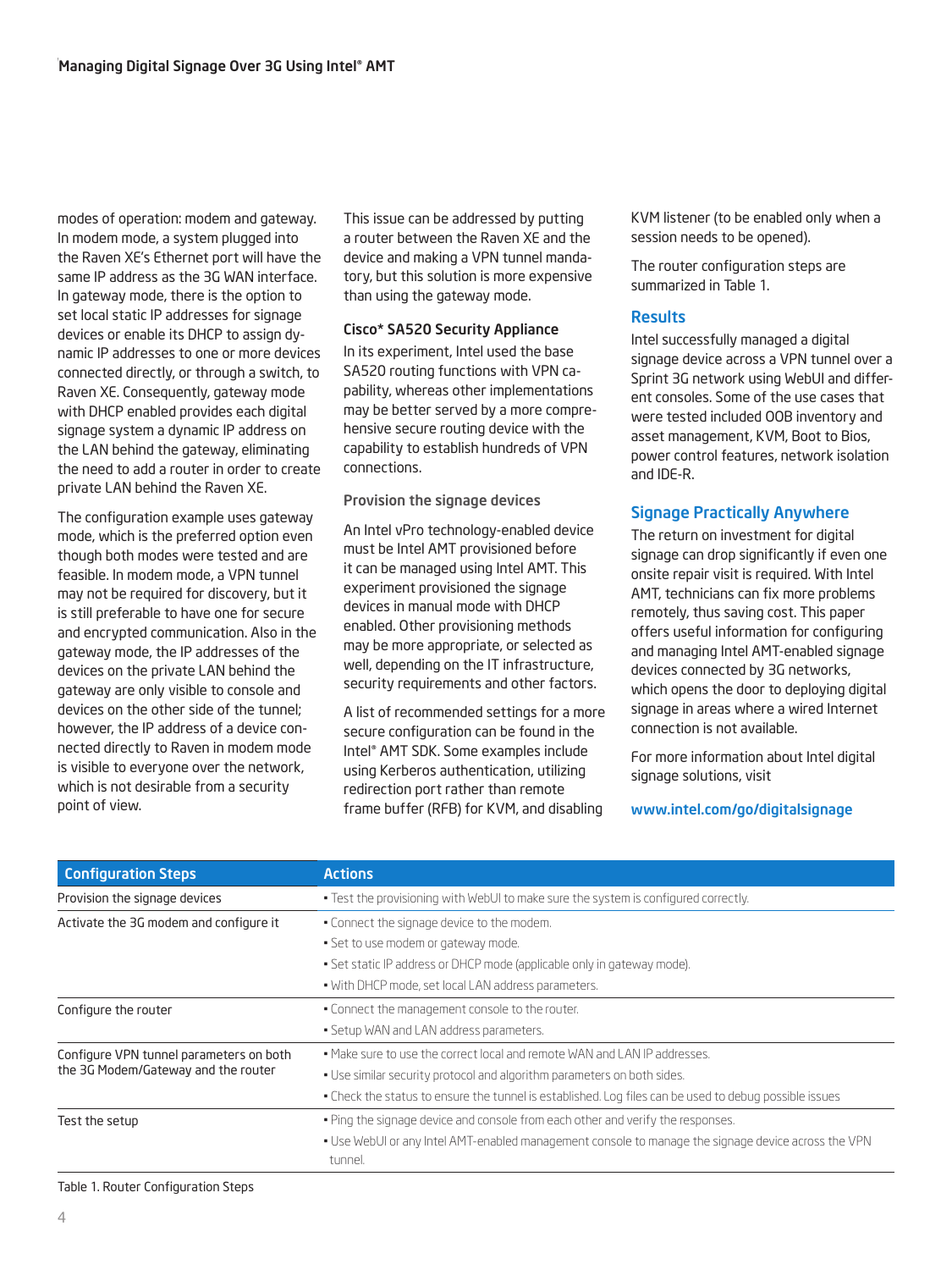## Overview of Appendices

The LAN/WAN and VPN configuration steps for the Sierra\* 3G gateway and the Cisco\* security appliance are described in appendices A-D. Since the gateway and firewall must communicate with each other, there are required certain fields in the VPN configuration tables that should contain the same information, as indicated by the "Match Value" columns. In other words, configuration steps having the same Match Value number should have the same value in their associated configuration fields. Additional information about the configuration steps is provided in the following text.

| Appendix A: LAN Settings - Sierra* Wireless Airlink Raven XE 3G Modem |        |                                                                                                                                                         |                                                                            |  |
|-----------------------------------------------------------------------|--------|---------------------------------------------------------------------------------------------------------------------------------------------------------|----------------------------------------------------------------------------|--|
| <b>Step</b>                                                           | Tab    | <b>Configuration Field</b>                                                                                                                              | Value                                                                      |  |
|                                                                       | I AN   | Host Public Mode                                                                                                                                        | "All Hosts Use Private IPs" (Gateway mode)                                 |  |
| $\overline{\phantom{0}}$                                              | I AN   | Starting IP                                                                                                                                             | 192.168.130.100                                                            |  |
| З                                                                     | I AN   | Ending IP                                                                                                                                               | 192.168.130.254                                                            |  |
| Step                                                                  | Notes: |                                                                                                                                                         |                                                                            |  |
|                                                                       |        | Host Public Mode: This field sets whether the device functions as a modem<br>("Ethernet Uses Public IP") or as a gateway ("All Hosts Use Private IPs"). |                                                                            |  |
| 2                                                                     |        | Starting IP: Start of IP address range of the LAN for digital signage systems.                                                                          |                                                                            |  |
| $\mathcal{A}$                                                         |        |                                                                                                                                                         | Ending IP: End of IP address range of the LAN for digital signage systems. |  |

Table 2: LAN Configuration Example: Sierra\* Wireless Airlink\* Raven XE 3G Modem

# Appendix B: WAN and LAN Settings - Cisco\* SA520 Security Appliance

| <b>Step</b>    | Tab                                                                                                   | <b>Configuration Field</b> | Value                   | <b>Match Value</b> |
|----------------|-------------------------------------------------------------------------------------------------------|----------------------------|-------------------------|--------------------|
|                | IPv4 WAN Configuration                                                                                | IP Address Source          | "Use Static IP Address" |                    |
| 2              | IPv4 WAN Configuration                                                                                | <b>IP Address</b>          | 10.10.0.1               |                    |
| З              | IPv4 LAN Configuration                                                                                | Starting IP Address        | 192.168.75.100          |                    |
| $\overline{4}$ | IPv4 LAN Configuration                                                                                | Ending IP Address          | 192.168.75.254          |                    |
| Step           | Notes:                                                                                                |                            |                         |                    |
|                | IP Address Source: This configuration example used "Use Static IP Address"; implementation dependent. |                            |                         |                    |
| 2              | IP Address: Static IP address of the WAN for the router.                                              |                            |                         |                    |
| 3              | Starting IP Address: Start of IP address range of the LAN for the management console.                 |                            |                         |                    |

4 Ending IP Address: End of IP address range of the LAN for the management console.

Table 3: LAN Configuration Example: Cisco\* SA520 Security Appliance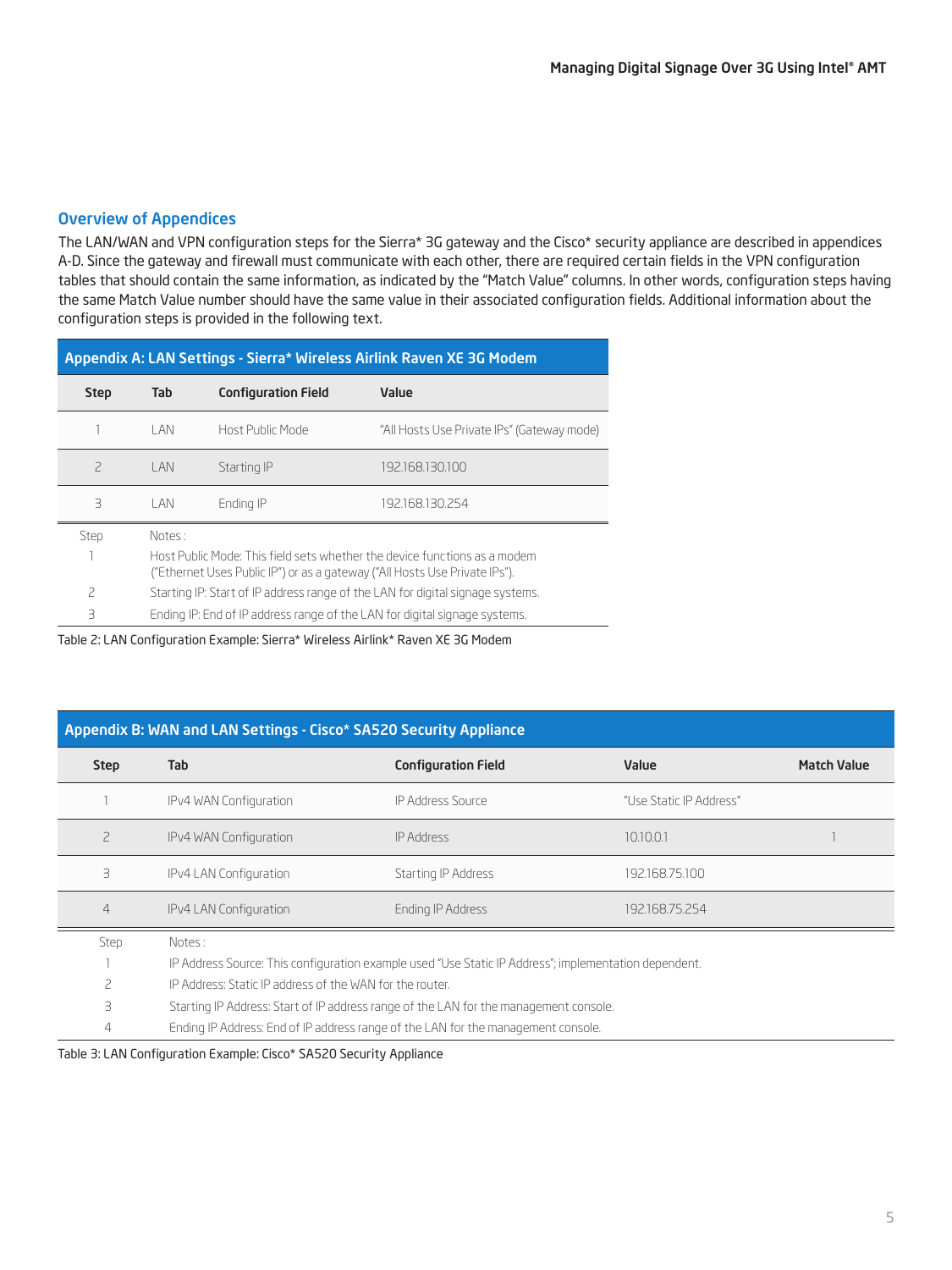| Appendix C: Modem VPN Settings - Sierra* Wireless Airlink* Raven XE 3G Modem |                                                                                                                                                                         |                              |                       |                          |  |
|------------------------------------------------------------------------------|-------------------------------------------------------------------------------------------------------------------------------------------------------------------------|------------------------------|-----------------------|--------------------------|--|
| <b>Step</b>                                                                  | Tab                                                                                                                                                                     | <b>Configuration Field</b>   | Value                 | <b>Match Value</b>       |  |
| 1                                                                            | <b>VPN</b>                                                                                                                                                              | VPN 1 Type                   | "IPSec Tunnel"        |                          |  |
| $\overline{c}$                                                               | <b>VPN</b>                                                                                                                                                              | VPN Gateway Address          | 10.10.0.1             | $\overline{\phantom{a}}$ |  |
| З                                                                            | <b>VPN</b>                                                                                                                                                              | Pre-shared Key 1             | <password></password> | $\overline{c}$           |  |
| 4                                                                            | <b>VPN</b>                                                                                                                                                              | My Identity                  | 68.25.121.50          | 3                        |  |
| 5                                                                            | <b>VPN</b>                                                                                                                                                              | Peer Identity                | 10.10.0.1             | 1                        |  |
| 6                                                                            | <b>VPN</b>                                                                                                                                                              | Local Address Type           | "Use the Host Subnet" |                          |  |
| 7                                                                            | VPN                                                                                                                                                                     | Local Address                | 192.168.130.0         | 4                        |  |
| 8                                                                            | <b>VPN</b>                                                                                                                                                              | Local Address - Netmask      | 255.255.255.0         | 5                        |  |
| 9                                                                            | VPN                                                                                                                                                                     | Remote Address               | 192.168.75.0          | 6                        |  |
| 10                                                                           | <b>VPN</b>                                                                                                                                                              | Remote Address - Netmask     | 255.255.255.0         | $\overline{7}$           |  |
| 11                                                                           | <b>VPN</b>                                                                                                                                                              | IKE Encryption Algorithm     | 3DES                  | 8                        |  |
| 12                                                                           | <b>VPN</b>                                                                                                                                                              | IKE Authentication Algorithm | SHA1                  | $\mathsf{G}$             |  |
| Step                                                                         | Notes:                                                                                                                                                                  |                              |                       |                          |  |
| 1                                                                            | VPN 1 Type: Select "IPSec Tunnel".                                                                                                                                      |                              |                       |                          |  |
| $\overline{c}$                                                               | VPN Gateway Address: This is the IP address of the WAN associated with the corporate router. Note: matching field in the router.                                        |                              |                       |                          |  |
| З                                                                            | Pre-shared Key 1: Authentication key set by the user. Note: matching field in the router.                                                                               |                              |                       |                          |  |
| 4                                                                            | My Identity: IP address of the WAN associated with the Raven XE. Note: matching field in the router.                                                                    |                              |                       |                          |  |
| 5                                                                            | Peer Identity: This must match the value entered for step #5.                                                                                                           |                              |                       |                          |  |
| 6                                                                            | Local Address Type: Select "Use the Host Subnet".                                                                                                                       |                              |                       |                          |  |
| 7                                                                            | Local Address: This is the IP address for the digital signage system. Note: matching field in the router.                                                               |                              |                       |                          |  |
| 8                                                                            | Local Address - Netmask: This is the Netmask address of the LAN for the digital signage systems. Note: matching field in the router.                                    |                              |                       |                          |  |
| 9                                                                            | Remote Address: This is the IP address of the management console. Note: matching field in the router.                                                                   |                              |                       |                          |  |
| 10                                                                           | Remote Address - Netmask: This is the Netmask of the LAN for management console. Note: matching field in the firewall.                                                  |                              |                       |                          |  |
| 11                                                                           | IKE Encryption Algorithm: 3DES used in the configuration. Recommend using AES128 or stronger encryption algorithm, if supported.<br>Note: matching field in the router. |                              |                       |                          |  |
| 12                                                                           | IKE Authentication Algorithm: SHA1 used in the configuration. Recommend using at least SHA2, if supported.<br>Note: matching field in the router.                       |                              |                       |                          |  |

Table 4: Modem VPN Configuration Example: Sierra\* Wireless Airlink\* Raven XE 3G Modem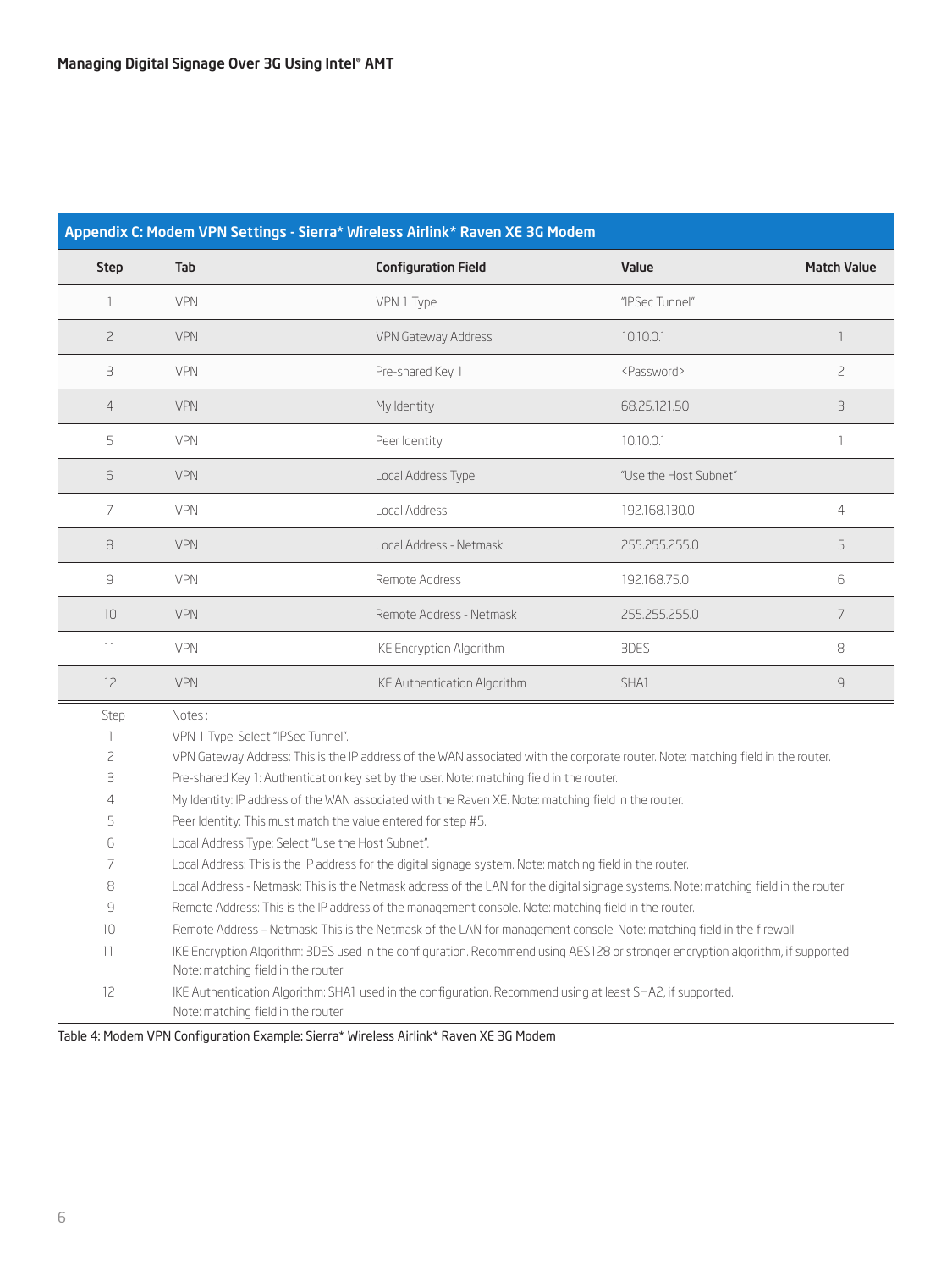| Appendix D: Router VPN Settings - Cisco* SA520 Security Appliance |                                                                                                                                      |                                                                         |                                    |                    |
|-------------------------------------------------------------------|--------------------------------------------------------------------------------------------------------------------------------------|-------------------------------------------------------------------------|------------------------------------|--------------------|
| <b>Step</b>                                                       | Tab                                                                                                                                  | <b>Configuration Field</b>                                              | Value                              | <b>Match Value</b> |
| 1                                                                 | VPN Wizard                                                                                                                           | VPN Type                                                                | "Site-to-Site" (IPSec)             |                    |
| $\overline{c}$                                                    | <b>VPN Wizard</b>                                                                                                                    | <b>Connection Name</b>                                                  | <name 3g="" modem="" of=""></name> |                    |
| 3                                                                 | <b>VPN Wizard</b>                                                                                                                    | What is the pre-shared key?                                             | <password></password>              | $\overline{c}$     |
| $\overline{4}$                                                    | <b>VPN Wizard</b>                                                                                                                    | Remote WAN's IP Address/FODN                                            | 68.25.121.50                       | 3                  |
| 5                                                                 | VPN Wizard                                                                                                                           | Remote LAN IP Address                                                   | 192.168.130.0                      | $\overline{4}$     |
| 6                                                                 | <b>VPN Wizard</b>                                                                                                                    | Remote LAN Subnet Mask                                                  | 255.255.255.0                      | 5                  |
| 7                                                                 | VPN Policy Configuration                                                                                                             | Start IP Address                                                        | 192.168.75.0                       | 6                  |
| 8                                                                 | VPN Policy Configuration                                                                                                             | Subnet Mask                                                             | 255.255.255.0                      | 7                  |
| 9                                                                 | VPN Wizard                                                                                                                           | Encryption Algorithm                                                    | 3DES                               | 8                  |
| 10                                                                | <b>VPN Wizard</b>                                                                                                                    | Authentication Algorithm                                                | SHA1                               | 9                  |
| Step                                                              | Notes:                                                                                                                               |                                                                         |                                    |                    |
|                                                                   |                                                                                                                                      | VPN Type: This configuration example used "Site-to-Site", IPSec tunnel. |                                    |                    |
| 2                                                                 | Connection Name: Any name.                                                                                                           |                                                                         |                                    |                    |
| 3                                                                 | What is the pre-shared key?: Authentication key set by the user, and it must match the password for the 3G gateway.                  |                                                                         |                                    |                    |
| 4                                                                 | Remote WAN's IP Address/FQDN: The IP address for the WAN associated with the 3G gateway.                                             |                                                                         |                                    |                    |
| 5                                                                 | Remote LAN IP Address: This is the base IP address of the LAN for the digital signage systems.                                       |                                                                         |                                    |                    |
| 6                                                                 | Remote LAN Subnet Mask: This is the subnet mask of the LAN for the digital signage system.                                           |                                                                         |                                    |                    |
| 7                                                                 | Start IP Address: This is the IP address of the LAN for the management console.                                                      |                                                                         |                                    |                    |
| 8                                                                 | Subnet Mask: This is the subnet mask of the LAN for the management console.                                                          |                                                                         |                                    |                    |
| 9                                                                 | Encryption Algorithm: 3DES used in the configuration example. Recommend using AES128 or stronger encryption algorithm, if supported. |                                                                         |                                    |                    |
| 10                                                                | Authentication Algorithm: SHA1 used in the configuration. Recommend using at least SHA2, if supported.                               |                                                                         |                                    |                    |

Table 5: Router VPN Configuration Example: Cisco\* SA520 Security Appliance